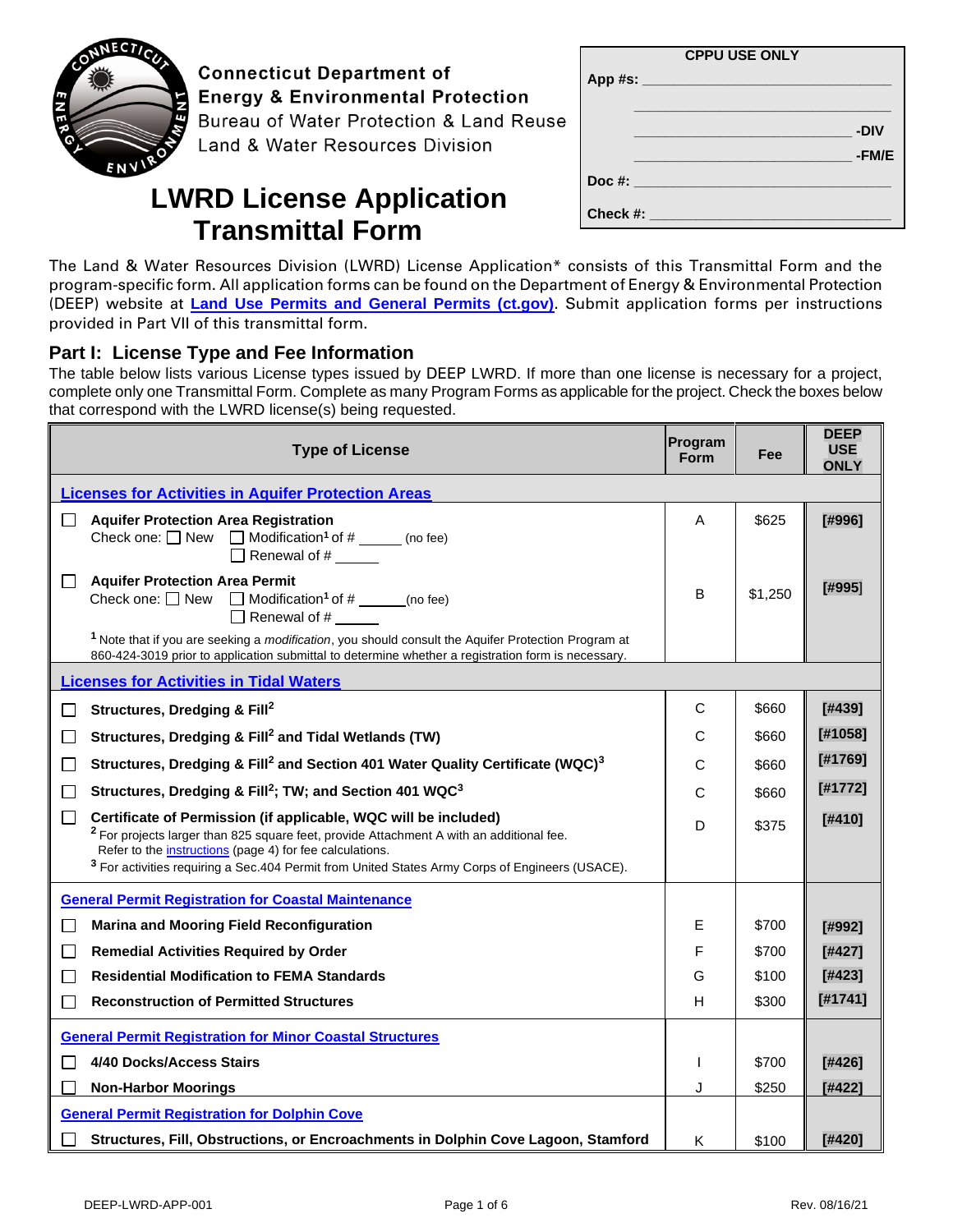### **Part I: License Type and Fee Information (continued)**

| <b>Type of License</b>                                                                                                                                      | Program<br><b>Form</b> | Fee     | <b>DEEP</b><br><b>USE</b><br><b>ONLY</b> |
|-------------------------------------------------------------------------------------------------------------------------------------------------------------|------------------------|---------|------------------------------------------|
| <b>For Federal Agency Activities Only:</b><br>Section 401 Water Quality Certificate (Tidal)                                                                 | C                      | None    | [#1186]                                  |
| <b>Licenses for Activities in Non-Tidal Waters</b>                                                                                                          |                        |         |                                          |
| Section 401 Water Quality Certificate (Individual) <sup>3</sup>                                                                                             | L                      | None    | [#1195]                                  |
| Pre-Construction Notification, USACE General Permits for CT <sup>3</sup><br>$\mathsf{L}$                                                                    |                        | None    | [#1188]                                  |
| Inland Wetlands and Watercourses <sup>4</sup><br>ΙI                                                                                                         |                        | None    | [#365]                                   |
| Inland Wetlands and Watercourses <sup>4</sup> and WQC <sup>3</sup><br>$\Box$                                                                                |                        | None    | [#2225]                                  |
| <sup>3</sup> For activities requiring a Sec. 404 Permit from USACE.                                                                                         |                        |         |                                          |
| <sup>4</sup> For State Agency Activities OR Activities Conducted on State Owned/Controlled Lands.                                                           |                        |         |                                          |
| For State Agency Activity Conducted on State Owned/Controlled Lands Only:                                                                                   |                        |         |                                          |
| <b>General Permit Registration for Water Resources Construction Activities</b>                                                                              |                        |         |                                          |
| <b>Activities 1-4: Maintenance Plans</b><br>ΙI                                                                                                              | М                      | \$2,500 | [#2243]                                  |
| <b>Activities 5-7: Infrastructure and Public Works Projects</b><br>$\Box$                                                                                   | N                      | \$2,500 | [#2244]                                  |
| Activity 8: Activities Authorized Under a Corps General Permit<br>(Must be submitted after receiving PCN approvals and Flood Management, if<br>applicable.) |                        | \$1,250 | [#2245]                                  |
| <b>Activity 9: Conservation Activities</b>                                                                                                                  | O                      | \$1,250 | [#2246]                                  |
| <b>Additional Licenses for Activities</b>                                                                                                                   |                        |         |                                          |
| These licenses may be combined with Tidal or Non-Tidal Waters licenses.                                                                                     |                        |         |                                          |
| <b>Water Diversion - Non-consumptive</b>                                                                                                                    |                        |         |                                          |
| Watershed $< 0.5$ sq. mi.<br>$\mathsf{L}$                                                                                                                   |                        | \$2,050 | [#457]                                   |
| $\mathsf{L}$<br>Watershed $\geq 0.5$ sq. mi and $\lt$ 2.0 sq. mi.                                                                                           | L                      | \$4,000 | [#456]                                   |
| Watershed $\geq 2.0$ sq. mi.                                                                                                                                |                        | \$6,250 | [#455]                                   |
| For State Agency Activity/Activities Receiving Funding Through a State Agency:                                                                              |                        |         |                                          |
| <b>Flood Management Certification</b>                                                                                                                       | P                      | None    | [#1185]                                  |
| Flood Management Certification with Exemption Request                                                                                                       | P                      | None    | [#1185]                                  |
| Fee from Attachment A,                                                                                                                                      |                        |         |                                          |
| if applicable                                                                                                                                               |                        |         |                                          |
| <b>Total</b>                                                                                                                                                |                        |         |                                          |

\*For processing purposes, the terms Application and Applicant are synonymous with the terms Registration and Registrant.

| In addition to applicable boxes above, check here if your application is:                                                                                                                                              |
|------------------------------------------------------------------------------------------------------------------------------------------------------------------------------------------------------------------------|
| eligible for a municipal 50% discount;                                                                                                                                                                                 |
| for work in tidal waters and being submitted pursuant to CGS section 22a-361(a)(2)(d) to address a<br>violation; or                                                                                                    |
| receiving state funding including federal funding administered by the state (to help determine need for<br>Flood Management Certification); or                                                                         |
| being submitted by a state agency, therefore the fee will be paid by Inter-Agency Transfer of Funds. State<br>Agencies should submit the registration or application package without the registration/application fee. |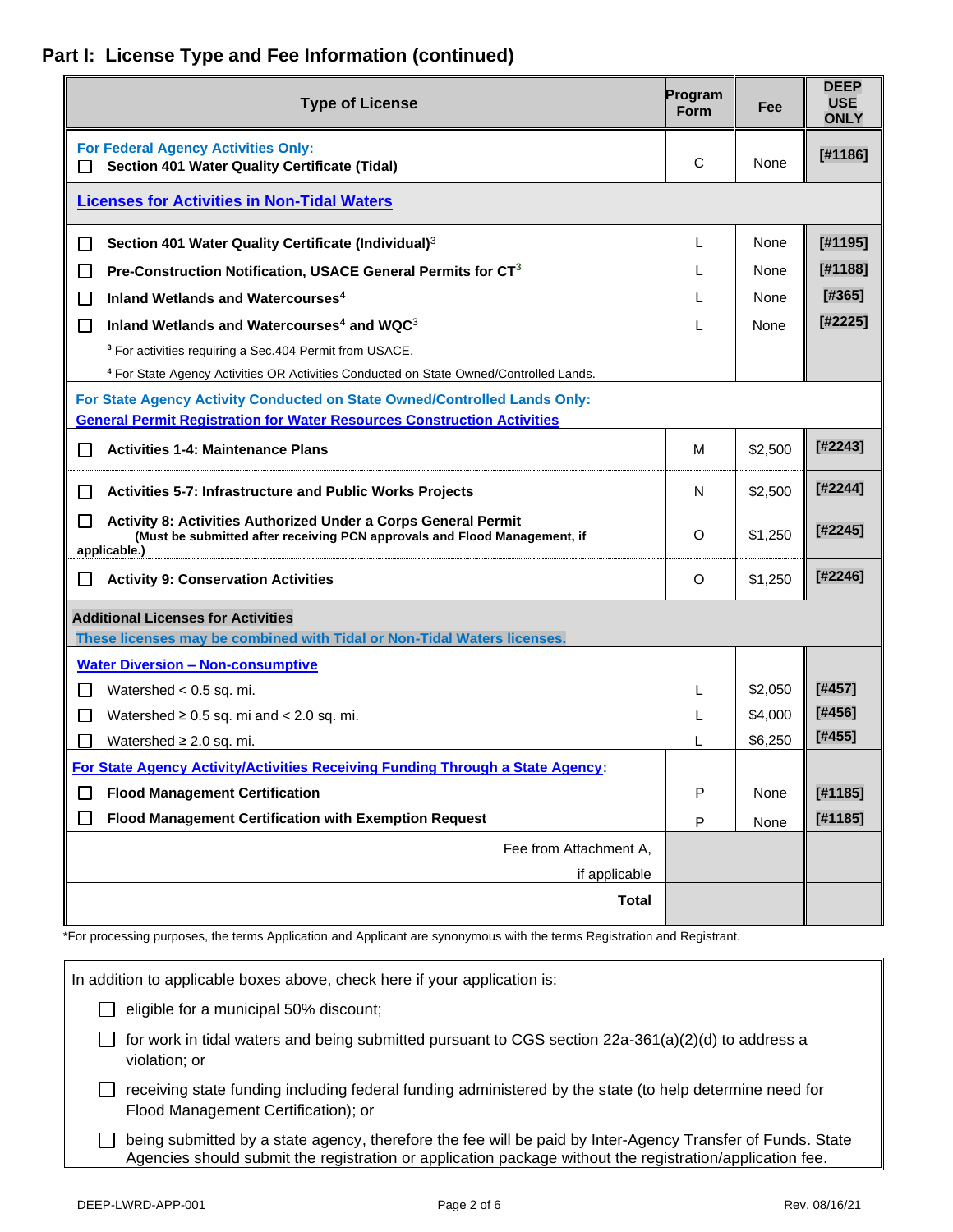| <b>1a. Project:</b> Provide a brief description of project/activity/work:                                                                                                   |             |              |                 |  |  |
|-----------------------------------------------------------------------------------------------------------------------------------------------------------------------------|-------------|--------------|-----------------|--|--|
| 1b. Site Name and Location<br>Name of Site:                                                                                                                                 |             |              |                 |  |  |
| Address of Site:                                                                                                                                                            | City/ Town: | State: _____ | Zip Code: _____ |  |  |
| Parcel Location/Tax Assessor's Reference:                                                                                                                                   | Map         | <b>Block</b> | Lot             |  |  |
| GPS Coordinates/Latitude and Longitude: Provide the exact location of proposed activity, in degrees/minutes/seconds<br>or in decimal degrees: Latitude: _____<br>Longitude: |             |              |                 |  |  |
| Parcel/Easement size: If the project is located on a parcel, indicate parcel acreage: acres                                                                                 |             |              |                 |  |  |
| If the project is located on a utility/transportation right-of-way or easement, indicate dimensions or acres:                                                               |             |              |                 |  |  |

#### **Part III: Applicant Information**

- *If an applicant is a corporation, limited liability company, limited partnership, limited liability partnership, or a statutory trust, they must be registered with the Secretary of State. If applicable, the applicant's name shall be stated exactly as it is registered with the Secretary of State. Please note, for those entities registered with the Secretary of State, the registered name will be the name used by DEEP. This information can be accessed at the Secretary of State's database (CONCORD) at* [portal.ct.gov/SOTS](https://portal.ct.gov/SOTS)*.*
- *If an applicant is an individual, provide the legal name (include suffix) in the following format: First Name; Middle Initial; Last Name; Suffix (Jr, Sr., II, III, etc.).*
- *Once an authorization has been received, if there are any changes or corrections to your company/facility or individual mailing or billing address or contact information, please complete and submit th[e Request to Change Company/Individual Information](https://portal.ct.gov/DEEP/Permits-and-Licenses/Common-Forms#companyinfo) to the address indicated on the form.*

| 1. Applicant/Registrant* Information                                                                                                                                                                                                                                                                                                                                       |                                                                       |                                                                                                   |                     |                   |
|----------------------------------------------------------------------------------------------------------------------------------------------------------------------------------------------------------------------------------------------------------------------------------------------------------------------------------------------------------------------------|-----------------------------------------------------------------------|---------------------------------------------------------------------------------------------------|---------------------|-------------------|
| Name:                                                                                                                                                                                                                                                                                                                                                                      |                                                                       |                                                                                                   |                     |                   |
| Mailing Address: _____                                                                                                                                                                                                                                                                                                                                                     |                                                                       |                                                                                                   |                     |                   |
| City/ Town:                                                                                                                                                                                                                                                                                                                                                                |                                                                       | State: <u>Zip Code:</u>                                                                           |                     |                   |
| Business Phone:                                                                                                                                                                                                                                                                                                                                                            |                                                                       | Ext.:                                                                                             |                     |                   |
| Contact Person:                                                                                                                                                                                                                                                                                                                                                            |                                                                       | Ext:<br>Phone:                                                                                    |                     |                   |
| E-mail Address <sup>t</sup> :                                                                                                                                                                                                                                                                                                                                              |                                                                       |                                                                                                   |                     |                   |
| <sup>t</sup> Email is Required. By providing this e-mail address you are agreeing to receive official correspondence from DEEP, at this<br>electronic address, concerning the subject application. Please remember to check your security settings to be sure you can receive<br>e-mails from "ct.gov" addresses. Also, please notify DEEP if your e-mail address changes. |                                                                       |                                                                                                   |                     |                   |
| If co-applicant(s), check this box and attach co-applicant information as Attachment B following this form.                                                                                                                                                                                                                                                                |                                                                       |                                                                                                   |                     |                   |
| a) Applicant Type (check one):                                                                                                                                                                                                                                                                                                                                             |                                                                       |                                                                                                   |                     |                   |
|                                                                                                                                                                                                                                                                                                                                                                            |                                                                       | $individual$ $\Box$ federal agency $\Box$ state agency $\Box$                                     | municipality        | tribal<br>$\perp$ |
|                                                                                                                                                                                                                                                                                                                                                                            | business entity (if a business entity, complete i through iii below): |                                                                                                   |                     |                   |
|                                                                                                                                                                                                                                                                                                                                                                            |                                                                       | i) business type: $\Box$ corporation $\Box$ limited liability company                             | limited partnership |                   |
|                                                                                                                                                                                                                                                                                                                                                                            |                                                                       | limited liability partnership $\Box$ statutory trust                                              | Other: $\_\_$       |                   |
| ii) provide Secretary of the State business ID $#$ :<br>This information can be accessed at database (CONCORD): portal.ct.gov/SOTS                                                                                                                                                                                                                                         |                                                                       |                                                                                                   |                     |                   |
| iii)                                                                                                                                                                                                                                                                                                                                                                       |                                                                       | $\Box$ check here if your business is <b>NOT</b> registered with the Secretary of State's Office. |                     |                   |

\*For processing purposes, the terms Application and Applicant are synonymous with the terms Registration and Registrant.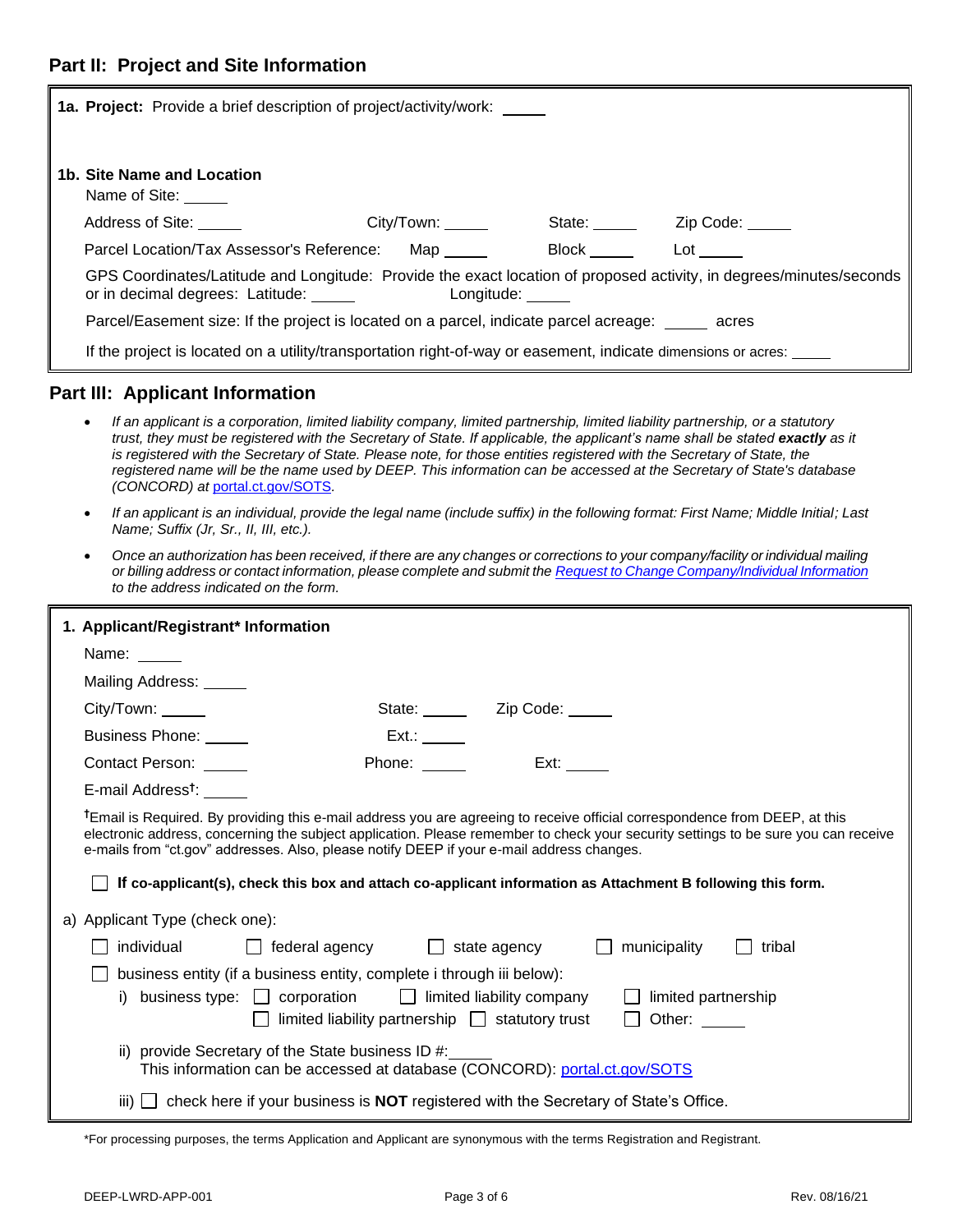## **Part III: Applicant Information (continued)**

|    | b) Applicant's interest in property at which the proposed activity is located:                |                                                    |                                |               |                                                                                              |
|----|-----------------------------------------------------------------------------------------------|----------------------------------------------------|--------------------------------|---------------|----------------------------------------------------------------------------------------------|
|    | $\Box$ site owner                                                                             | □ option holder □ lessee □ facility owner          |                                |               |                                                                                              |
|    |                                                                                               | $\Box$ easement holder $\Box$ operator             | $\Box$ other (specify): $\Box$ |               |                                                                                              |
|    | 2. List billing contact, if different than the applicant:                                     |                                                    |                                |               |                                                                                              |
|    | Name: _____                                                                                   |                                                    |                                |               |                                                                                              |
|    | Mailing Address: _____                                                                        |                                                    |                                |               |                                                                                              |
|    | City/Town: _____                                                                              |                                                    |                                |               | State: _______ Zip Code: _____                                                               |
|    | Business Phone: _____                                                                         |                                                    |                                | Ext.:         |                                                                                              |
|    | Contact Person: _____                                                                         |                                                    |                                | Title: _____  |                                                                                              |
|    | E-mail: $\_\_\_\_\_\_\_\_\_\_\_\$                                                             |                                                    |                                |               |                                                                                              |
|    | 3. Primary contact for departmental correspondence and inquiries if different than applicant: |                                                    |                                |               |                                                                                              |
|    | Name: $\_\_\_\_\_\_\$                                                                         |                                                    |                                |               |                                                                                              |
|    | Mailing Address: _____                                                                        |                                                    |                                |               |                                                                                              |
|    | City/Town: ______                                                                             |                                                    |                                |               | State: _______ Zip Code: _____                                                               |
|    | Business Phone: _____                                                                         |                                                    |                                | Ext.:         |                                                                                              |
|    | Contact Person: _____                                                                         |                                                    |                                | Title: $\_\_$ |                                                                                              |
|    | E-mail: $\_\_\_\_\_\_\_\_\_\$                                                                 |                                                    |                                |               |                                                                                              |
| 4. |                                                                                               | Site/Property Owner*, if different than applicant: |                                |               |                                                                                              |
|    | Name: $\_\_$                                                                                  |                                                    |                                |               |                                                                                              |
|    | Mailing Address: _____                                                                        |                                                    |                                |               |                                                                                              |
|    | City/Town: ______                                                                             |                                                    |                                |               | State: _______ Zip Code: _____                                                               |
|    | Business Phone: _____                                                                         |                                                    |                                | Ext.:         |                                                                                              |
|    | Contact Person: _____                                                                         |                                                    |                                | Title: $\_\_$ |                                                                                              |
|    | E-mail:                                                                                       |                                                    |                                |               |                                                                                              |
|    |                                                                                               |                                                    |                                |               | *If the applicant is not the owner, submit written permission from the owner as Attachment C |
|    | 5. Facility Owner, if different than applicant:                                               |                                                    |                                |               |                                                                                              |
|    | Name: $\_\_\_\_\_\_\_\$                                                                       |                                                    |                                |               |                                                                                              |
|    | Mailing Address: _____                                                                        |                                                    |                                |               |                                                                                              |
|    | City/Town: _____                                                                              |                                                    |                                |               | State: _______ Zip Code: _____                                                               |
|    | Business Phone: _____                                                                         |                                                    |                                | $Ext.$ :      |                                                                                              |
|    | Contact Person: _____                                                                         |                                                    |                                | Title: $\_\_$ |                                                                                              |
|    | E-mail: $\_\_\_\_\_\_\_\$                                                                     |                                                    |                                |               |                                                                                              |
|    | 6. Facility Operator, if different than applicant:                                            |                                                    |                                |               |                                                                                              |
|    | Name: $\_\_$                                                                                  |                                                    |                                |               |                                                                                              |
|    | Mailing Address: _____                                                                        |                                                    |                                |               |                                                                                              |
|    | City/Town: _____                                                                              |                                                    |                                |               | State: _______ Zip Code: _____                                                               |
|    | Business Phone: _____                                                                         |                                                    |                                | Ext.:         |                                                                                              |
|    | Contact Person: ______                                                                        |                                                    |                                | Title: $\_\_$ |                                                                                              |
|    | E-mail: ______                                                                                |                                                    |                                |               |                                                                                              |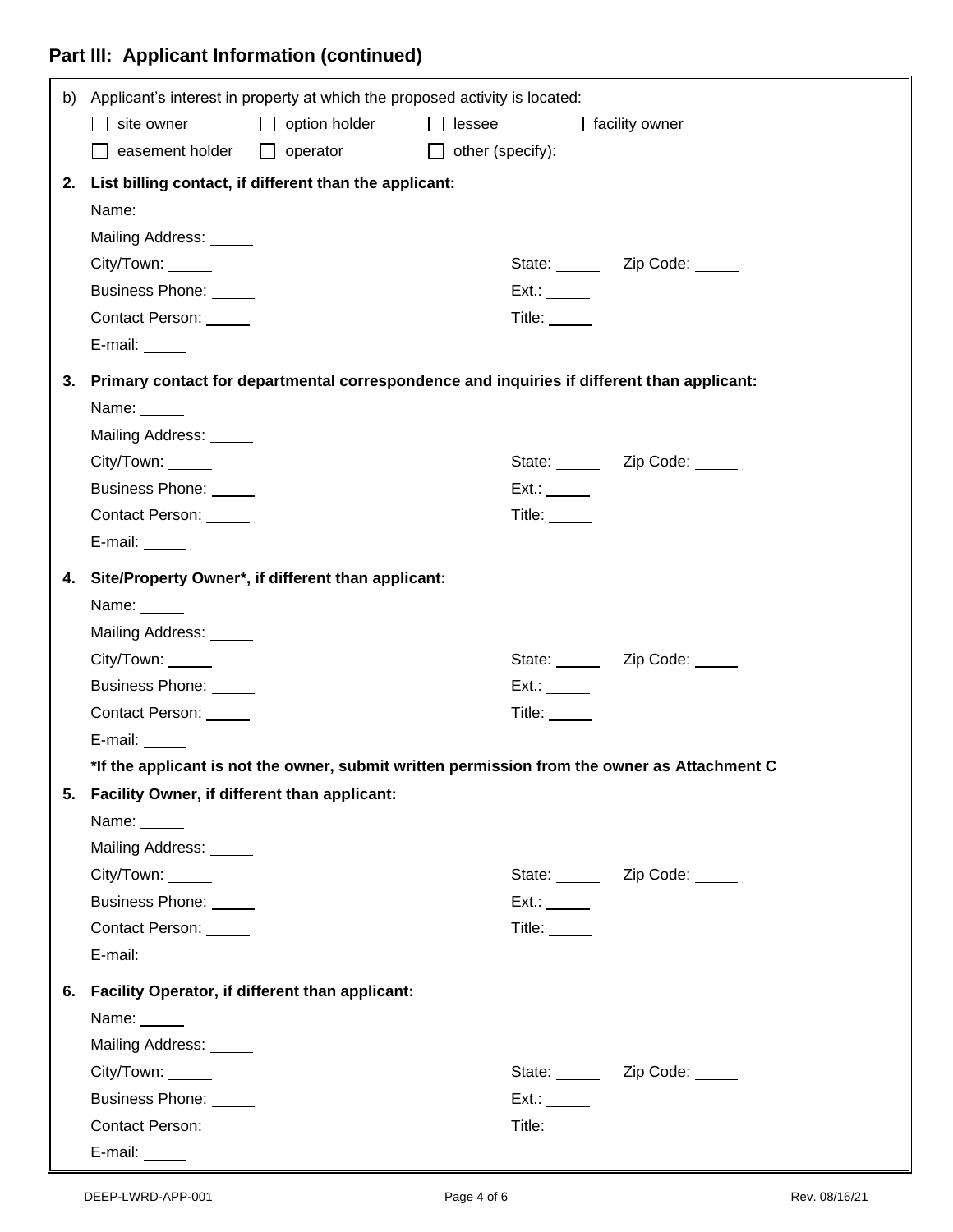|    | 7. Attorney or other representative, if applicable.                                                                                                            |                                                                                                                                                                                                                                |                                |  |
|----|----------------------------------------------------------------------------------------------------------------------------------------------------------------|--------------------------------------------------------------------------------------------------------------------------------------------------------------------------------------------------------------------------------|--------------------------------|--|
|    | Firm Name: _____                                                                                                                                               |                                                                                                                                                                                                                                |                                |  |
|    | Mailing Address: _____                                                                                                                                         |                                                                                                                                                                                                                                |                                |  |
|    | City/Town: ______                                                                                                                                              |                                                                                                                                                                                                                                | State: _______ Zip Code: _____ |  |
|    | Business Phone: ______                                                                                                                                         | Ext.:                                                                                                                                                                                                                          |                                |  |
|    | Attorney: ______                                                                                                                                               | Title: $\_\_$                                                                                                                                                                                                                  |                                |  |
|    | E-mail: $\_\_\_\_\_\_\_\_\_\$                                                                                                                                  |                                                                                                                                                                                                                                |                                |  |
| 8. | Engineer(s), surveyor(s) and/or other consultant(s) employed or retained to assist in preparing the<br>application and designing or constructing the activity. |                                                                                                                                                                                                                                |                                |  |
|    | Name: _____                                                                                                                                                    |                                                                                                                                                                                                                                |                                |  |
|    | Mailing Address: _____                                                                                                                                         |                                                                                                                                                                                                                                |                                |  |
|    | City/Town: _____                                                                                                                                               |                                                                                                                                                                                                                                | State: _______ Zip Code: _____ |  |
|    | Business Phone: _____                                                                                                                                          | Ext.:                                                                                                                                                                                                                          |                                |  |
|    | Contact Person: ______                                                                                                                                         | Title: The Second Second Second Second Second Second Second Second Second Second Second Second Second Second Second Second Second Second Second Second Second Second Second Second Second Second Second Second Second Second S |                                |  |
|    | E-mail: $\_\_\_\_\_\_\_\_\_\$                                                                                                                                  |                                                                                                                                                                                                                                |                                |  |
|    | Service Provided:                                                                                                                                              |                                                                                                                                                                                                                                |                                |  |
|    |                                                                                                                                                                |                                                                                                                                                                                                                                |                                |  |

#### **Part IV: Pre-Application Coordination**

**If pre-application coordination occurred, provide DEEP LWRD staff contact information:** Staff Name: <u>Date:</u> Name: Date: Date: Date: Date: Date: Date: Date: Date: Date: Date: Date: Date: Date: Date: Date: Date: Date: Date: Date: Date: Date: Date: Date: Date: Date: Date: Date: Date: Date: Date: Date: Date: Date

#### **Part V: Supporting Documents**

As applicable, check the box by the attachments listed to indicate that they have been submitted. When submitting any supporting documents, please label the documents as indicated in this part (e.g., Attachment A, etc.) and be sure to include the applicant's name as indicated on this application form. Attach the materials below following this transmittal form.

 Attachment A Structures, Dredging and Fill fee calculation worksheet (if applicable)  $\Box$  Attachment B Co-applicant information sheet (if applicable)  $\Box$  Attachment C Written permission from land owner (if applicant is not the owner)  $\Box$  Attachment D Additional signature sheet (if applicable)